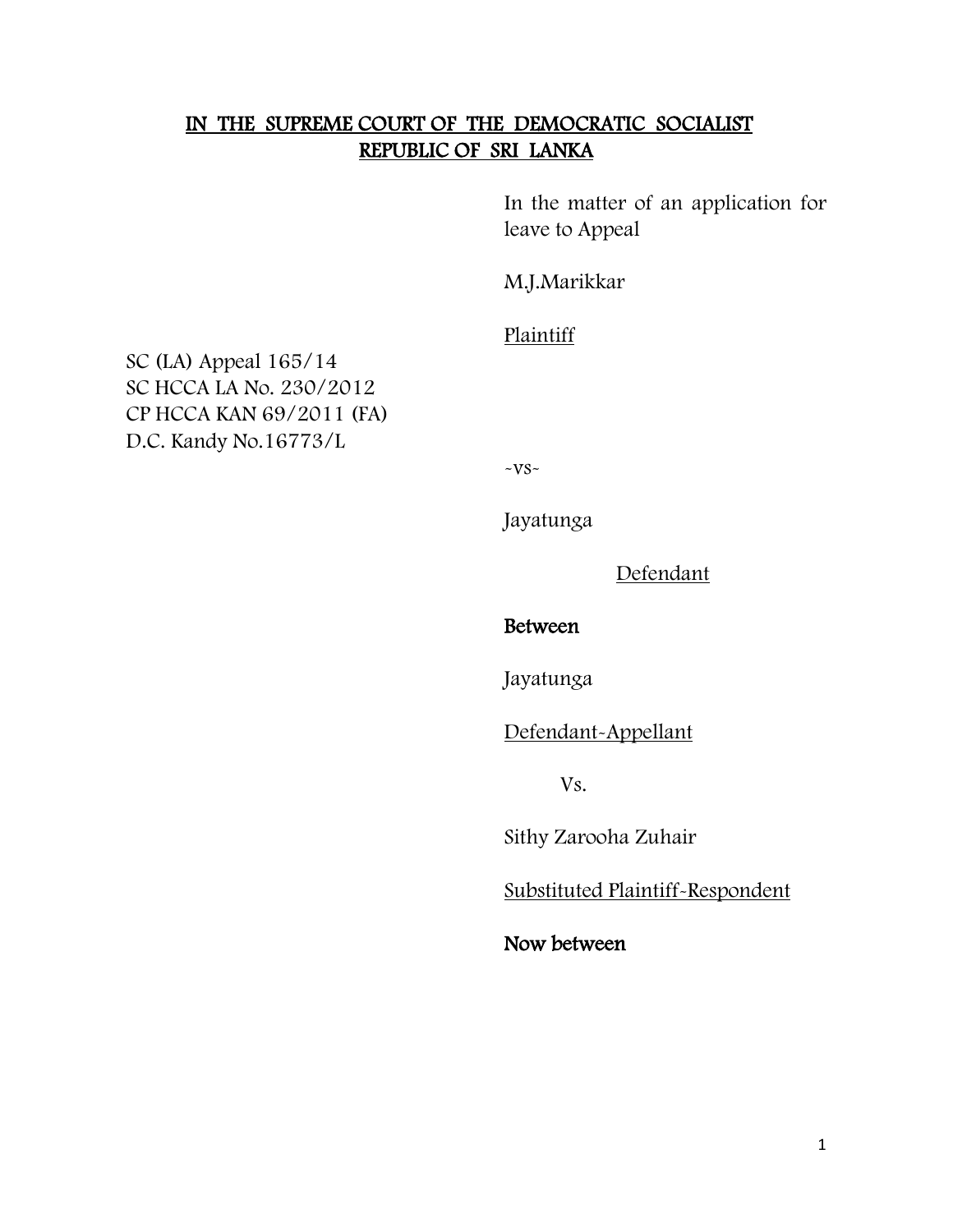Sithy Zarooha Zuhair No.98/1, Pieris Mawatha, Kalubowila, Dehiwala.

Substituted Plaintiff-Respondent-Petitioner

B.H.R.Jayatunga, No.172/1/1, Madawala Road, Katugastota.

Defendant-Appellant-Respondent.

| <b>BEFORE:</b>    | Eva Wanasundera, PC, J<br>B.P.Aluwihare, PC, $J &$<br>Upaly Abeyrathne, J.                                                                                       |
|-------------------|------------------------------------------------------------------------------------------------------------------------------------------------------------------|
| <b>COUNSEL:</b>   | Rohan Sahabandu, PC for the Substituted-Plaintiff-<br>Respondent-Appellant.<br>Harsha Soza, PC with Upendra Walgampaya for the<br>Defendant-Appellant-Respondent |
| <b>ARGUED ON:</b> | 21.09.2015                                                                                                                                                       |
| DECIDED ON:       | 04.08.2017                                                                                                                                                       |

## ALUWIHARE, PC, J:

On or around 29th June, 1991, a fire broke out in the city of Kandy and as a result number of business premises along Yatinuwara Veediya had sustained damage. Two of these premises were Nos. 4 and 6, Yatinuwara Veediya which were owned by the original Plaintiff Mohammed Javad Marrikkar. Both these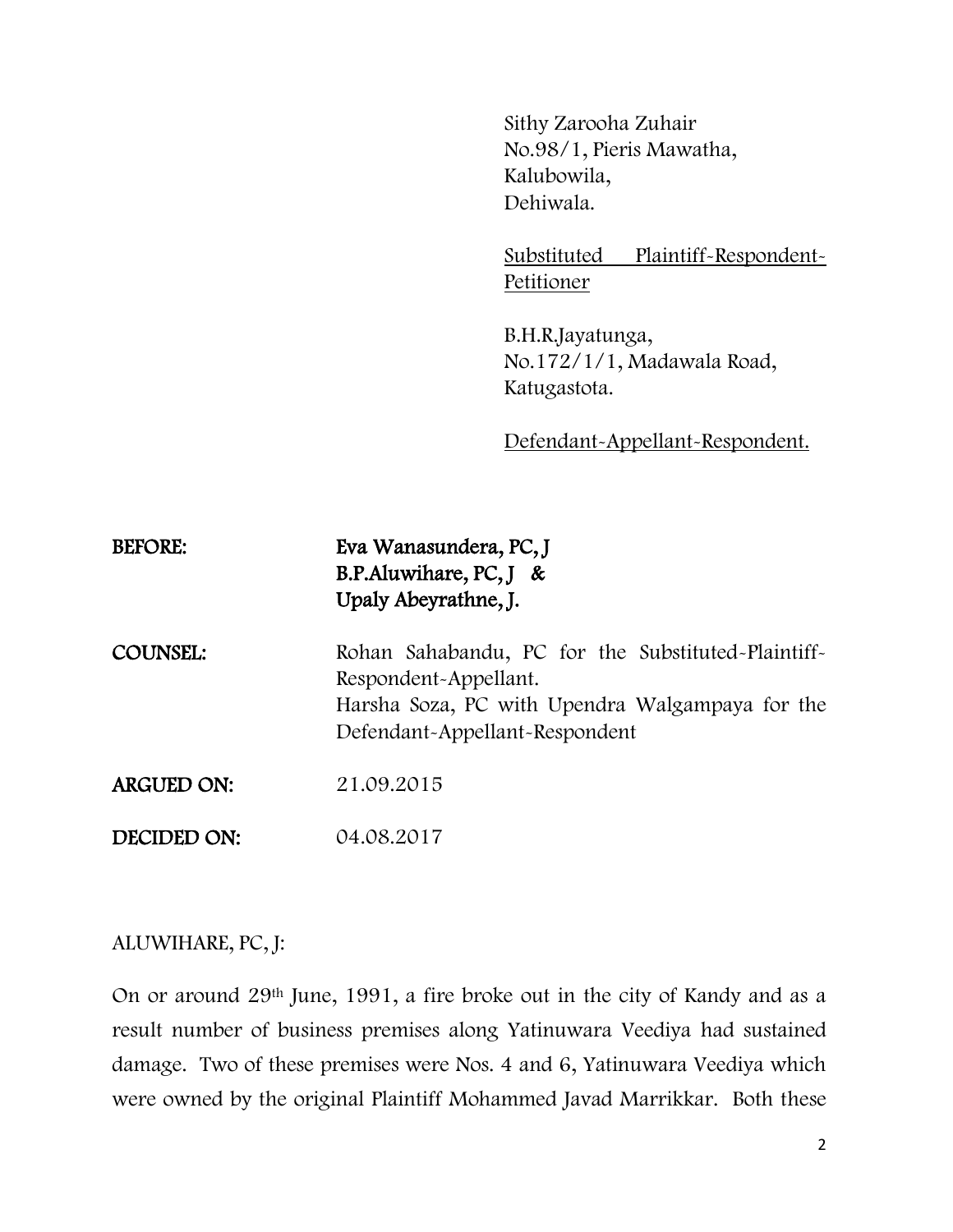premises had been given out on rent, and at the time of the fire the defendant who was engaged in business was the tenant.

The position of the original Plaintif's was that the building had been so extensively damaged that it could not be used without effecting repairs and the tenancy had come to an end. On that basis the Plaintiff filed an action in the District Court seeking a declaration that the tenancy of the Defendant had come to an end and also sought an order for the ejectment of the Defendant from the rented premises. After trial, the learned District Judge held with the Plaintiff and granted the relief sought in the plaint.

Aggrieved by the said judgment, the Defendant appealed to the High Court of Civil Appeals, Kandy and the learned judges of the High Court of Civil Appeals, by their judgement dated 17th May, 2012, allowed the appeal of the Defendant. While the matter was pending before the District Court the Plaintiff had died and the daughter of the Plaintiff had been substituted in room and place of her father.

Aggrieved by the judgment of the High Court of Civil Appeals, the substituted-Plaintiff-Respondent (hereinafter referred to as the Substituted-Plaintiff) sought leave to appeal from this Court and leave was granted on the following questions of law.

- (i) Did the learned High Court Judges err in holding that for the contract of tenancy to come to an end, the entire building had to be completely destroyed by the fire?
- (ii) In the circumstances of the case has the contract of tenancy come to an end, due to the premises being gutted?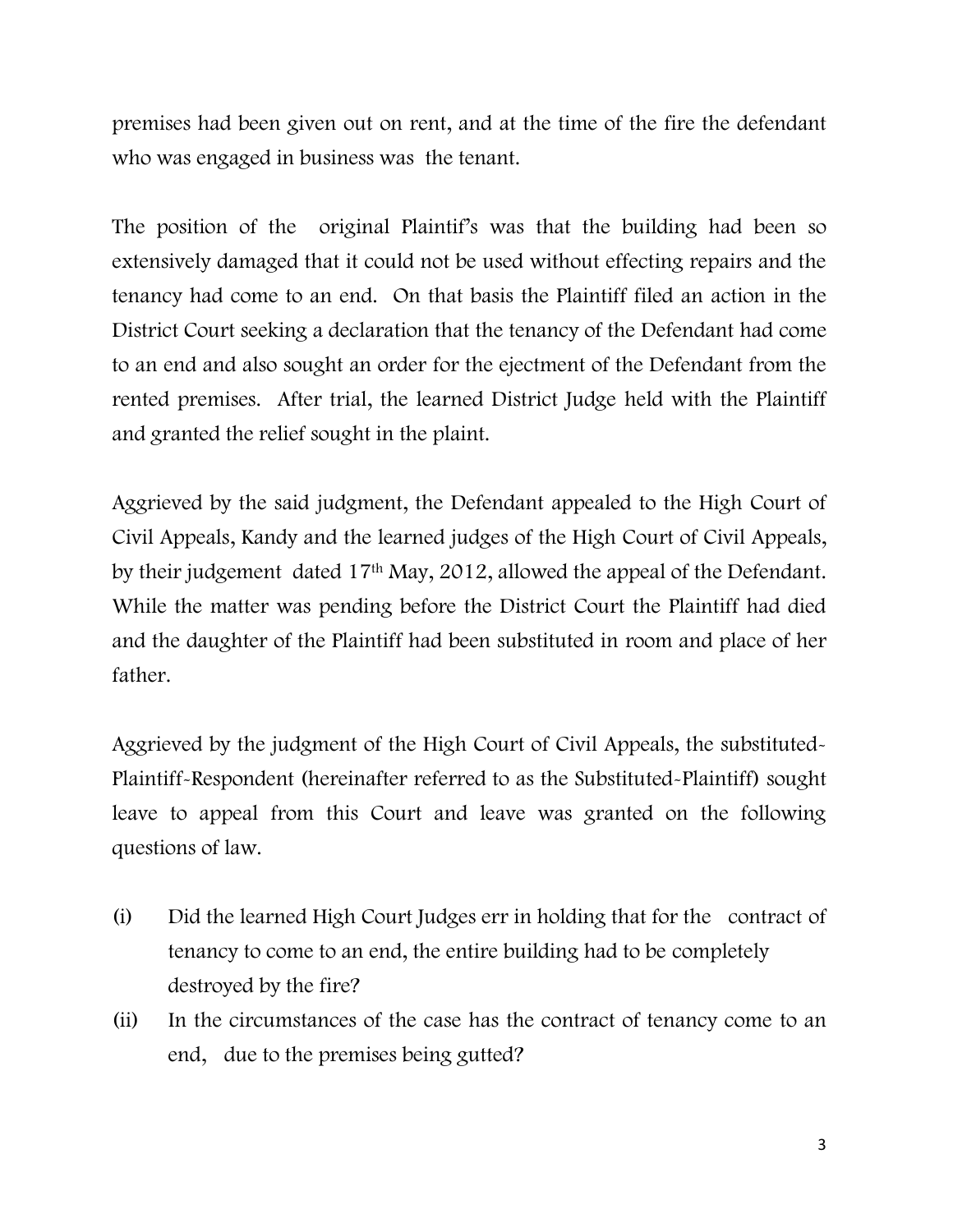The respective positions that were taken up by the disputing parties are quite straightforward. The Plaintiff's position was that the premises were destroyed by the fire and as a result the tenancy had come to an end. The Defendant's position was that although part of the premises had sustained some damage due to the fire, the contract of tenancy remained intact, and prayed for dismissal of the Plaintiff's action.

It was argued on behalf of the Substituted-Plaintiff that, the issue as to whether the premises were completely destroyed by the fire or not is a question of fact, and the learned District Judge who had the benefit of judging the credibility of the witnesses, had come to a finding of fact in favour of the Plaintiff, that the building was destroyed and the tenancy had come to an end.

At the trial before the District Court the Plaintiff had given evidence. A few other witnesses also had testified on behalf of the plaintiff. Defendant did not testify nor did he offer any evidence on his behalf, but had challenged the evidence placed by the Plaintiff to show that the premises in question was in fact in a usable state and that he had continued to run his business from the premises after effecting some repairs.

I find that the extent of damage caused to the building is pivotal to the question of law this court is called upon to decide.

I wish, however, to address on the applicable law before I deal with the facts. A somewhat similar issue came up for adjudication in the case of *Giffrry vs. De* Silva 69N.L.R 281. In the case referred to, the defendant gave a premises, he owned at Main Street Panadura on rent to the plaintiff. A fire broke out in these premises and the plaintiff vacated them in consequence of the damage caused by the fire. The defendant put up a new building there and the plaintiff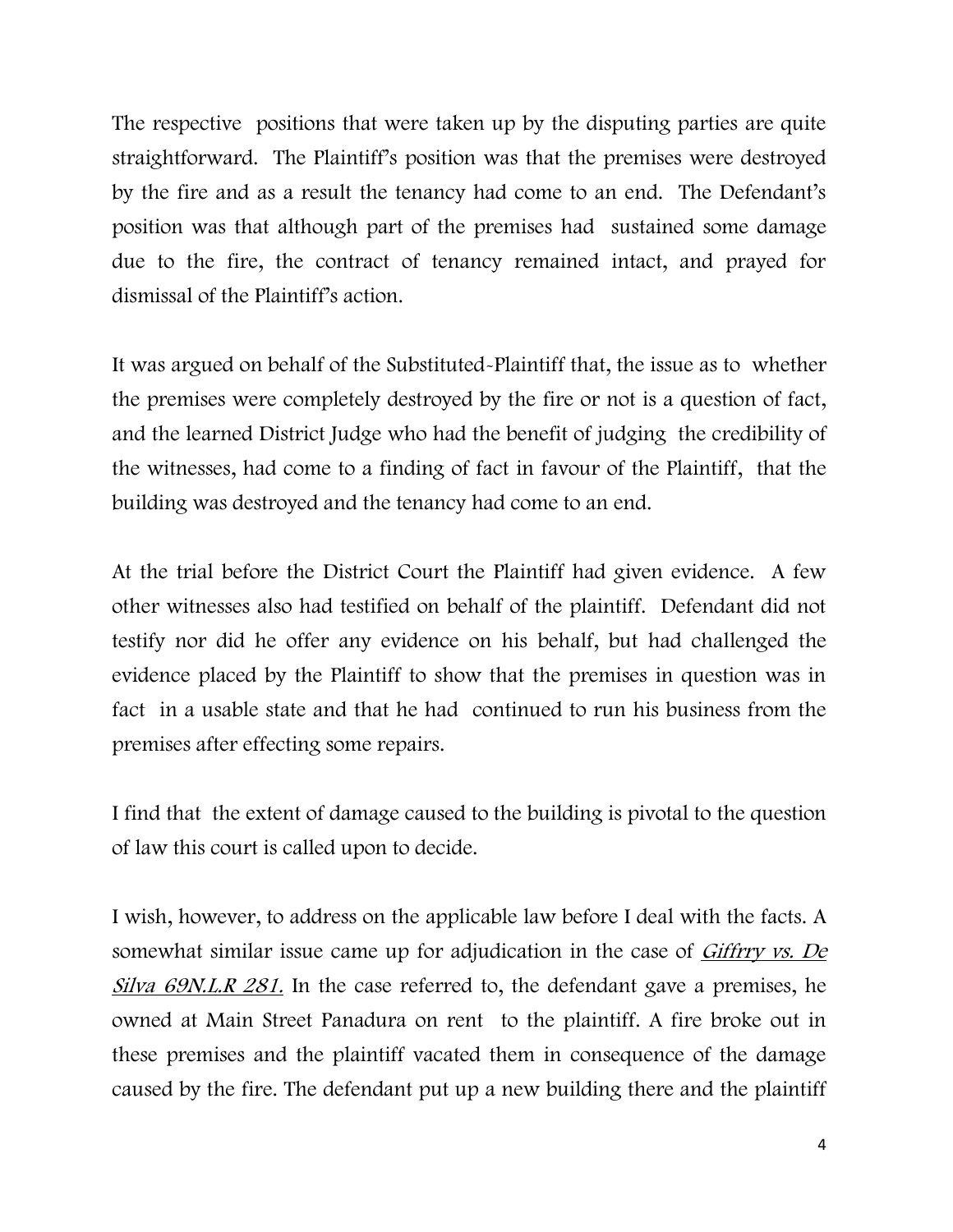moved in and took possession of the building. It was clear from the evidence that the damage was so extensive that the plaintiff could not remain in occupation of the building. Chief Justice Sansoni observing that, it had been proved by evidence that after the fire the plaintiff vacated the premises and had given up possession to the defendant, stated that "the law is clear that where a building which is the subject of a lease is burnt down, without the fault of the landlord or the tenant, the contract is at an end."

In the case of *Samuel V. Mohideen 71N.L.R 451*, the court held that where a fire breaks out in the leased urban tenement and the damage is so extensive, that the tenement can no longer be regarded as still in existence for the tenancy to continue. In the case of Samuel V. Mohideen, the evidence led at the trial had shown the leased premises could no longer be used as a building. The court held in such a case, where the leased tenement is so extensively damaged that it can no longer be used, for the purpose for which it was leased, it is impossible to say that the premises are still in existence for the tenancy to continue.

Justice Ranaraja in the case of Abeysinghe vs. Abeysekera 1995 2 S.L.R followed the decision in Samuel v. Mohideen (supra) and held that when the building is extensively damaged and cannot be used for the purpose for which it was leased, one cannot say the tenancy continues. On this point Wille (Landlord and Tenanat 4th Edition page 249) states that "in a contract of tenancy, the tenant is entitled to the use and occupation of the building and if there is no building to use and occupy there is no contract. If the building is completely destroyed the contract comes to an end, even though the land remains"

H.W Tambiah (Landlord and Tenanat 1st Edition 158) holds the view that "under the Roman Dutch law if the thing leased out is destroyed by unforeseen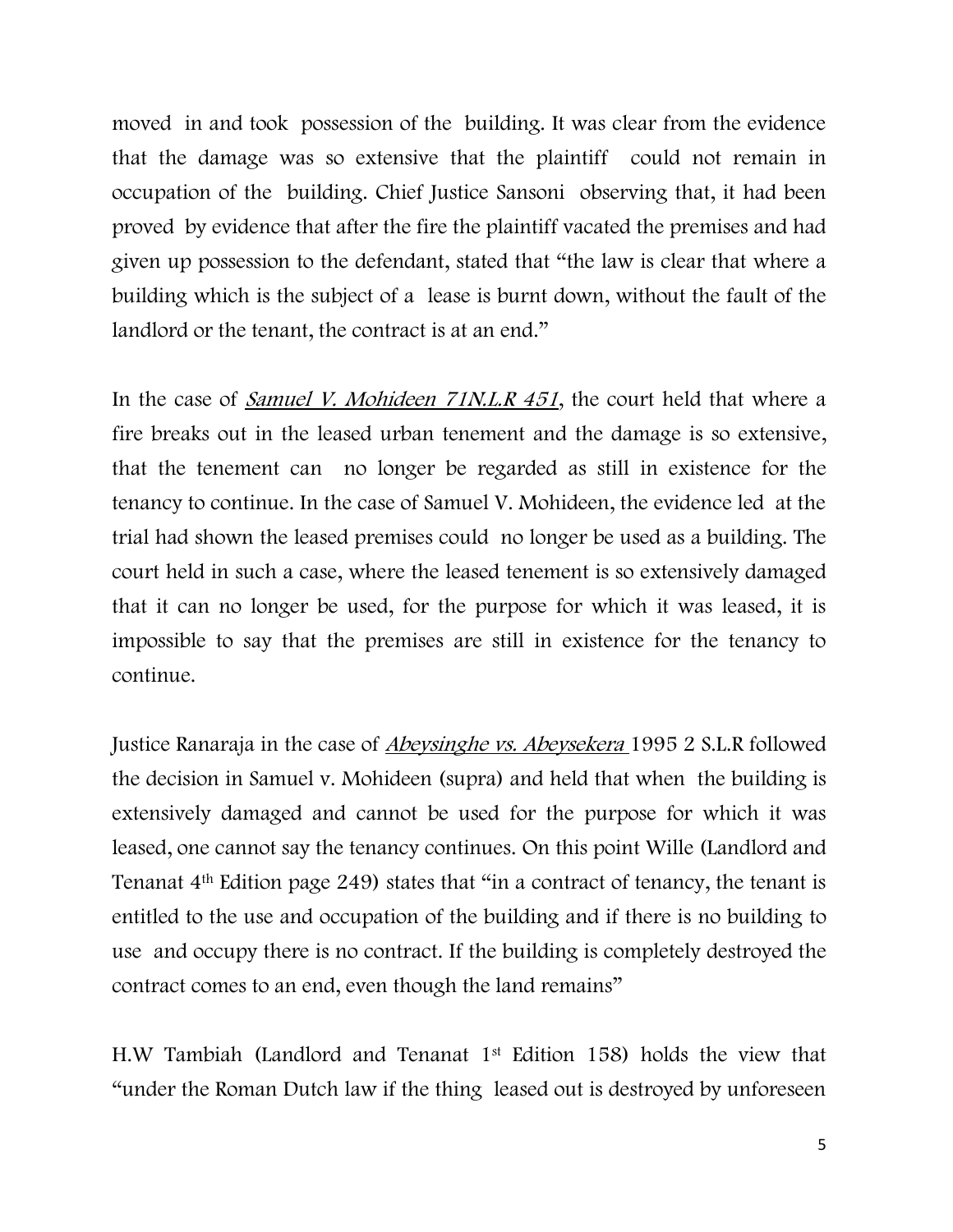misfortune the lease is terminated. But where the property is not completely destroyed the lease is not at an end if the tenant can still exercise many of his rights, despite the partial destruction of the property. A similar view had been expressed by Dr Wijeydasa Rajapaksa in his book the law of property Vol IV Landlord and Tenant at pg. 204. He says "in the case of a house being let, if that is completely burnt, the lease comes to an end, but not where the tenant is able to exercise many of his rights under the lease notwithstanding the complete destruction of the building.

Thus the issue that needs to be addressed is whether after the fire the defendant was able to exercise many of his rights as a tenant. This fact can only be decided, in my opinion, upon analysing the evidence placed at the trial.

The original plaintiff who testified had said that both premises, No 4 and No.6 were destroyed.He admitted, however, that the walls remained intact and what was destroyed was the roof, upper floor windows and the doors. He had also admitted that the building was not damaged beyond repair. The plaintiff also had admitted that the defendant resumed his business activities after the fire from the same premises. His evidence was that after two days the defendant commenced his business. He also admitted whatever repairs that were needed to be effected were repairs that could be done within two days.

The plaintiff also called Mohammed Anzar Omar a chartered engineer who had visited the premises more than two years after the fire for an inspection and for a report. His evidence was that the tile roof had been replaced with zinc sheets and in addition he had further testified that the rear windows and a door had been boarded up. He had also observed that new doors had been fixed inside the building. Under cross examination, the witness had admitted that from its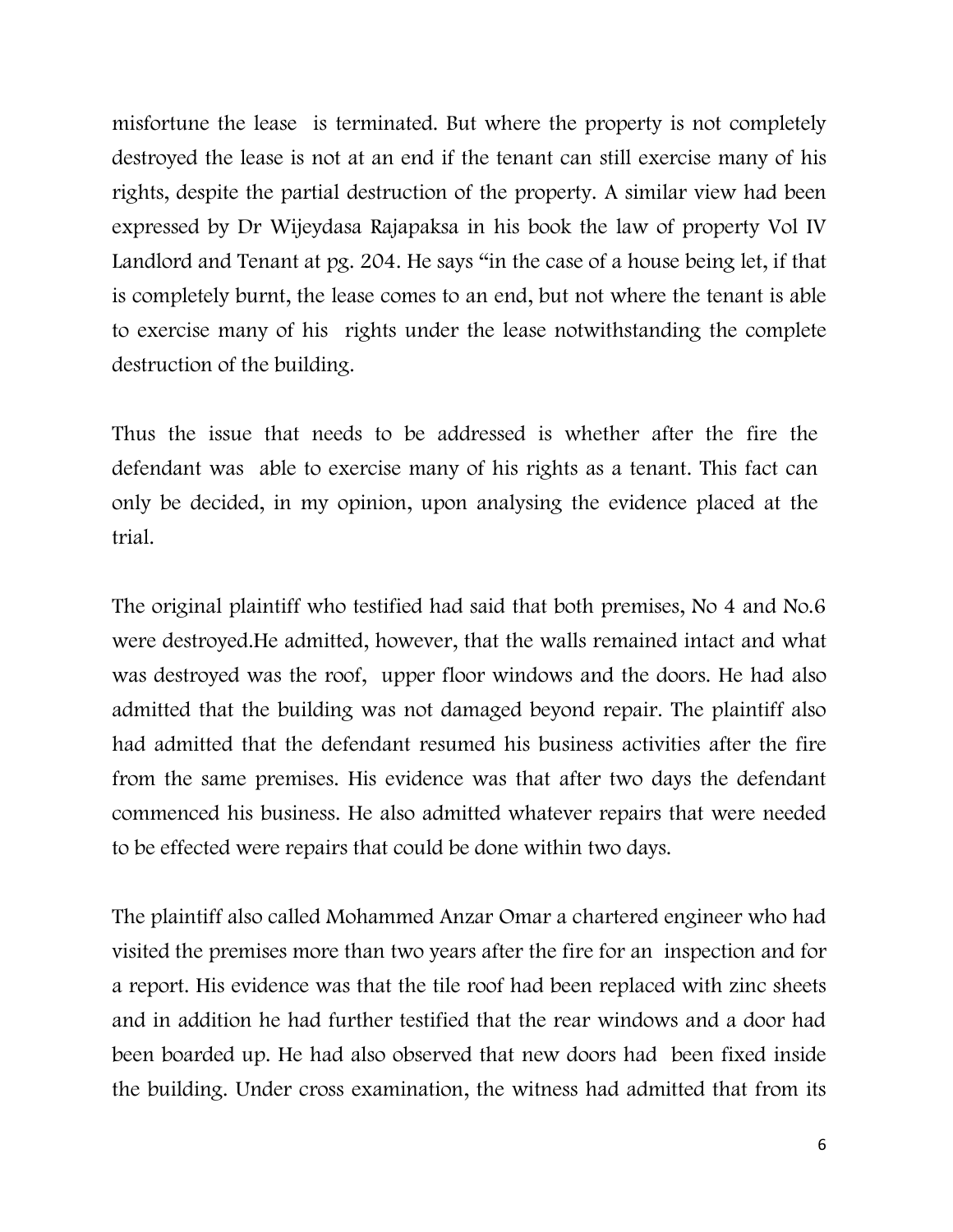appearance, the ground floor did not seem to have been affected by the fire. He also admitted that he presumed that the entire roof had been destroyed by the fire. He had also stated that he was told that the building had a tiled roof and at the time of inspection it was covered with zinc sheets.With regard to the condition of the wooden floor, of the upper floor, the evidence of the witness appears to be infirm.At one point the witness had said that the wooden floor had got completely destroyed due to the fire and under cross examination the witness had said that at the time he went to inspect the building, the wooden floor had been repaired.

The pivotal issue that needs to be decided is whether the Defendant was able to exercise many of his rights under the lease notwithstanding the destruction caused to the building.

The evidence is that the Defendant had never surrendered the possession of the premises and on the Plaintif's own admission , he (the Defendant) commenced his business activities after two days of the occurance. There is also evidence that the ground floor of the building was not affected due to the fire.

When one consideres the totality of the evidence, I am of the view that the Plaintiff had not established that the building was destroyed to an extent where the Defendant was unable to exercise his rights, as a tenant.

Considering the above, the Judges of the High Court of Civil Appeals cannot be faulted for concluding, in the light of the evidence, that the tenancy had not come to an end as a result of the fire.

Accordingly I answer the questions of law in the negative and dismiss the appeal